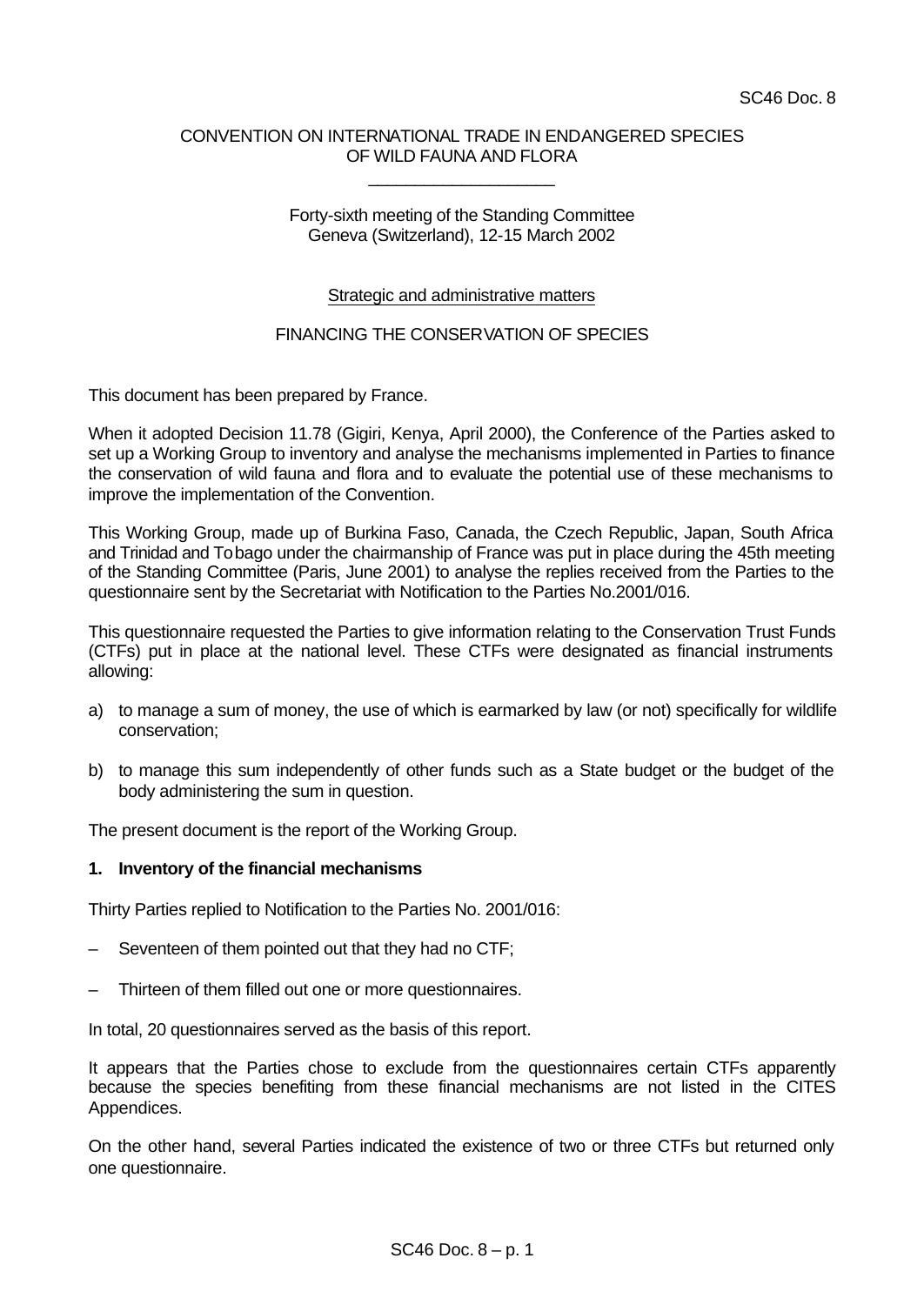Finally, many Parties mentioned in the introductory note of Notification to the Parties No. 2001/016 as having CTFs did not return corresponding questionnaires. This inventory is therefore far from being exhaustive.

However, the financial mechanisms described are extremely diversified: they emanate from all regions except Oceania, from developing countries as well as from developed countries, are managed by the public or private sector, concern species or ecosystems, and the terrestrial or maritime domains.

Therefore, although the source of information is relatively small, it seems reasonable to extract from them some lessons and perspectives.

# **2. Analysis of the CTFs**

### 2.1 Structure of the CTFs

- Eleven CTFs (55%) are established through national legislation, three of them (15%) being government agencies;
- Nine CTFs (45%) are non-profit organizations, four of them (20%) result from an international agreement and two others (10 %) are foundations.

The financial structure on which each CTF is based dictates the timescale according to which the funds must be spent:

- Two CTFs (10%) are structured according to the write-off principle which means that the funds attributed to the CTF must be spent over a pre-determined period;
- Six CTFs (30%) are structured according to the endowment principle which means that the initial capital remains invested and that only the revenues of the investment are spent each year. These CTFs are therefore conceived to exist in perpetuity;
- Twelve CTFs (60%) are structured along the principle of recurrence: they do not rely on an initial capital but on revenues which are produced every year. They are theoretically selfrenewing.

Very little information appears on the criteria used to allocate these resources. The replies are often in very general terms or irrelevant. It seems that the criteria of allocation of the CTFs were confused with the domains to which the funds are attributed.

#### 2.2 CTFs management and implementation

The respective roles of the public and private sectors deserve to be better defined.

A majority of CTFs (55%) are described as being managed by a Board of Directors solely made up of private persons or institutions. One third of these CTFs are open to government representatives.

Thirteen CTFs (65%) are subject to audits, either internal or external. Among the CTFs indicating that there is no audit, the funds, four times out of five, are managed by private organizations.

However, since those CTFs are established under contract, it is likely that the management of the funds is submitted to a certain degree of control (for example, the submission of a report on the activities which have been implemented) even though this cannot be considered as an audit *stricto sensu.*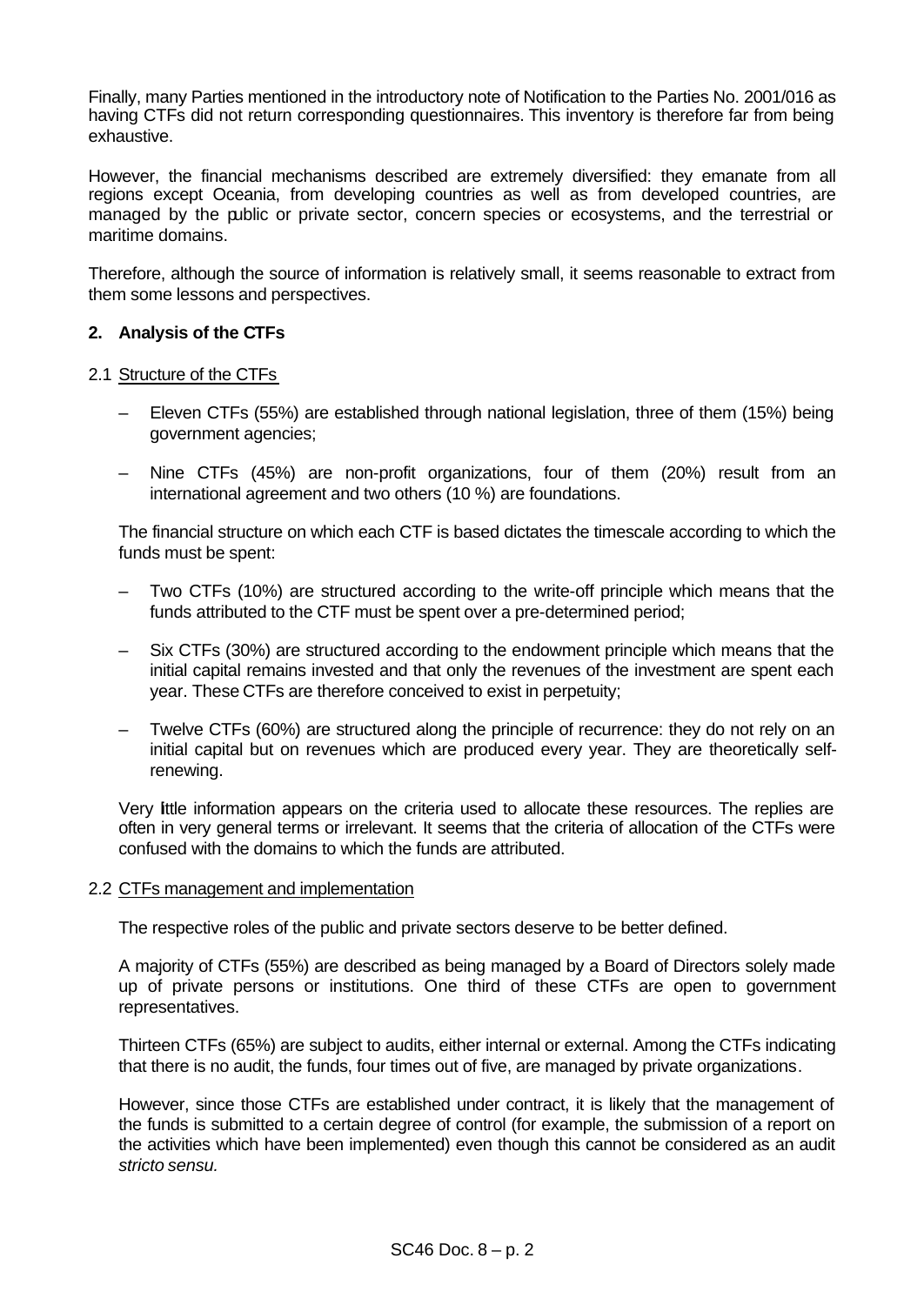In 90% of the cases, the conservation activities which are financed by the CTFs are determined by a legal document.

The choice of actions to be carried out is reached in various ways:

- legal or regulatory (45%): national budget, legal obligations for the protection of the environment, law on fisheries, decree or ministerial regulation;
- contract (20%);
- decision of the Council of Ministers (5%);
- document approved on a yearly basis by the government agency responsible for wildlife conservation (5%)
- submission of a workplan developed on a quarterly basis to be reviewed and approved by the board of directors (5%).

The conservation activities financed by the inventoried CTFs are therefore, by a large majority, decided by the Government or, at least, submitted to its approval. On the contrary, their management is generally in private hands.

It is worth noting that certain NGO's manage public funds (two CTFs) while some government departments manage private funds (three CTFs).

Most of the available resources are spent during the current year in which they are collected, which entails that the great majority (85%) of the funds are not protected against inflation. When they are, the capital is invested at fixed interest rate in US dollars or invested in bonds and only the interest on this investment is spent.

The players involved in the implementation are varied, but their domain of competence is generally not defined.

In 40% of the cases, the conservation activities which are the object of the CTFs involve simultaneously one (or several) NGO's, one public establishment and one community organization.

The Government is the sole to implement the CTFs in only 25% of the cases, while the NGOs are solely responsible in 10% of the CTFs.

2.3 Origin of the funds

In one case, only the Fund is made up of an initial capital attributed to the CTF when it was put in place.

In another case, an initial capital is complemented by yearly payments originating from, on the one hand, the value of the fines from anti-poaching or illegal trade control and, on the other hand, from eco-tourism revenues or small-scale socio-economic projects.

Eleven CTFs (55%) rely on self-renewing financial resources. It is worth noting that these resources are internalized in the utilization process itself, which means that the funds are generated by the utilization of the biological resource through programmes ensuring its sustainability. These are excise taxes based on:

- export of specimens;
- CITES permits;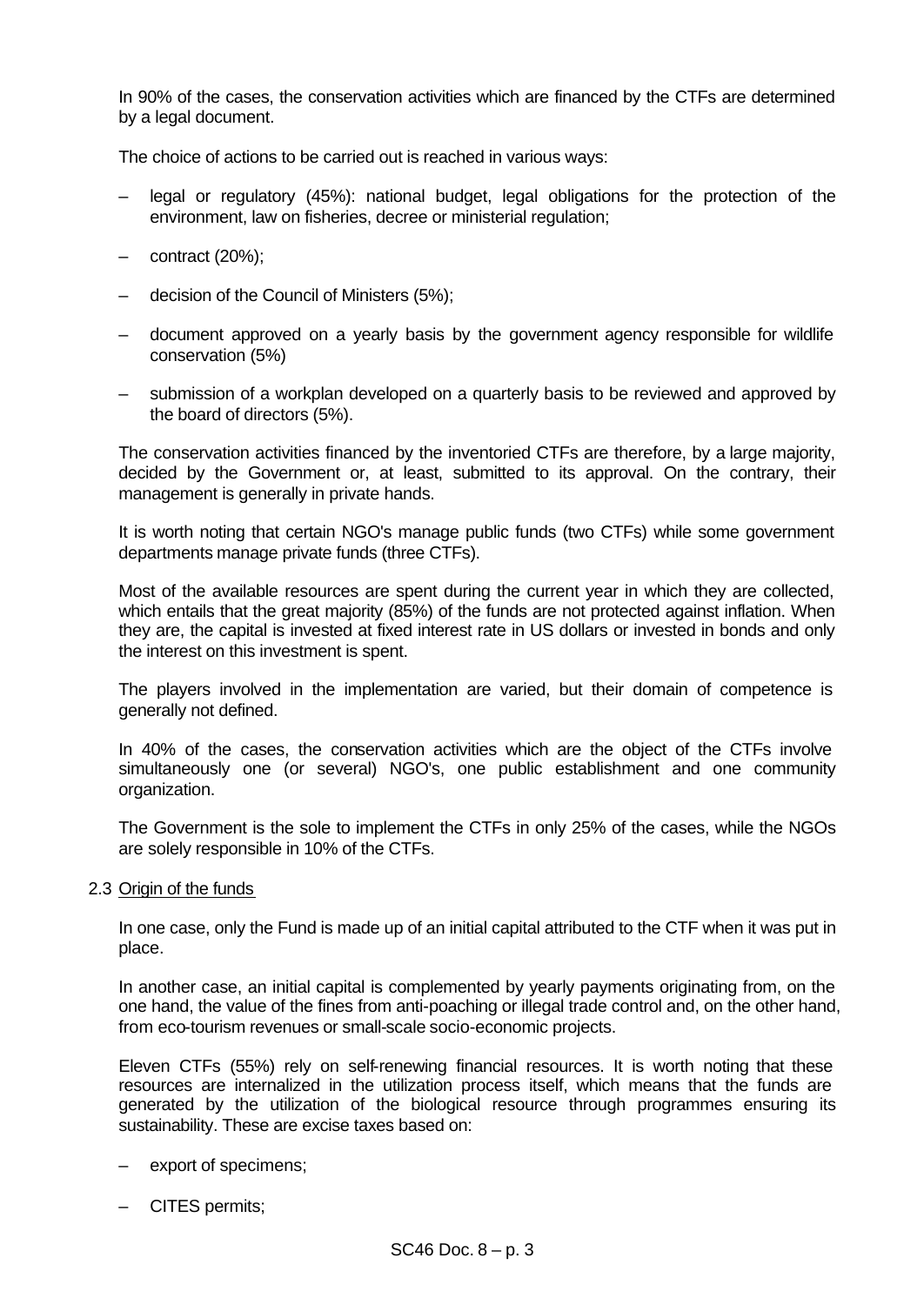- hunting permits;
- forestry and forest products;
- ecotourism;
- use of natural environments: forestry stations, national parks, coral reserves.

In addition, two CTFs (10%) rely on revenues proceeding from part of the fines paid by polluters or by the responsible of wildlife violations. Finally, some CTFs receive funds from international aid or from debt swap.

### 2.4 Amount of the funds involved

As could be expected, the amounts involved in CTFs vary very much from one country to another (a ratio of 1:14,800) and from one year to another. They go from CHF 5,000 to more than USD 306 million per year.

The amounts given in the questionnaires show that Parties often have a mistaken image of the evolution of the funds in their CTFs in time. Most of the Parties foresee an increase in funding while their CTFs are relatively stable (35%), with a net increase (5%), or decrease (15%) or fluctuate in an irregular fashion (20%).

Administrative and overhead expenses generated by the existence of these CTFs vary from 0 to 30% (average: 15%), while the resources attributed to projects range from 8 to 100% (average: 74%). Some of these figures deserve complementary explanations.

# **3. Evaluation of the CTFs**

The purpose of all the CTFs described is to implement actions for conservation. This objective seems widely reached.

Results obtained through these mechanisms demonstrate that the CTFs allow the implementation of a wide range of actions of which many are directly related to CITES:

- field work on CITES-listed species: 60% of the CTFs;
- field work on non CITES-listed species: 40% of the CTFs;
- funding of training programmes: 55% of the CTFs;
- funding of educational programmes (public, school children, students): 65% of the CTFs;
- combating poaching: 50% of the CTFs;
- combating illegal trade: 45% of the CTFs;
- purchase of land for conservation of a given species: 20% of the CTFs;
- attribution of compensation or incentives to rural communities to facilitate their cohabitation with the wild biological resources: 60% of the CTFs;
- restoration of ecosystems: 30% of the CTFs;
- restoration of biotopes: 20% of the CTFs;